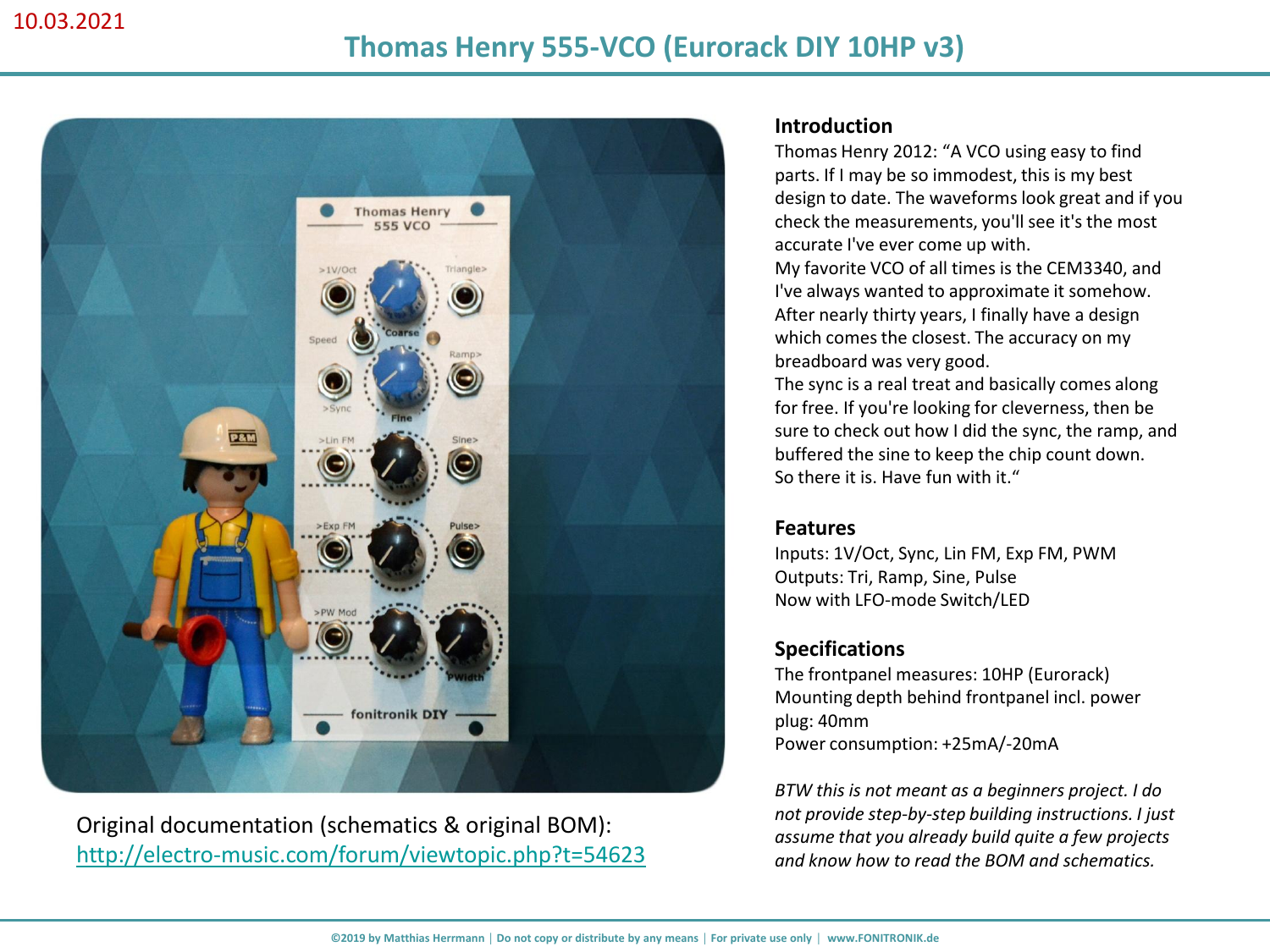# **Layout/Design**

### **General mounting instructions**

This project uses two PCBs, one board with the actual circuitry and an additional adapter PCB carrying the front panel components. The adapter PCB is used to mount the PCBs to the front panel.

The PCBs are connected using five 1x10 headers/receptables with 2,54mm pitch (.1in). Look out for something like this:



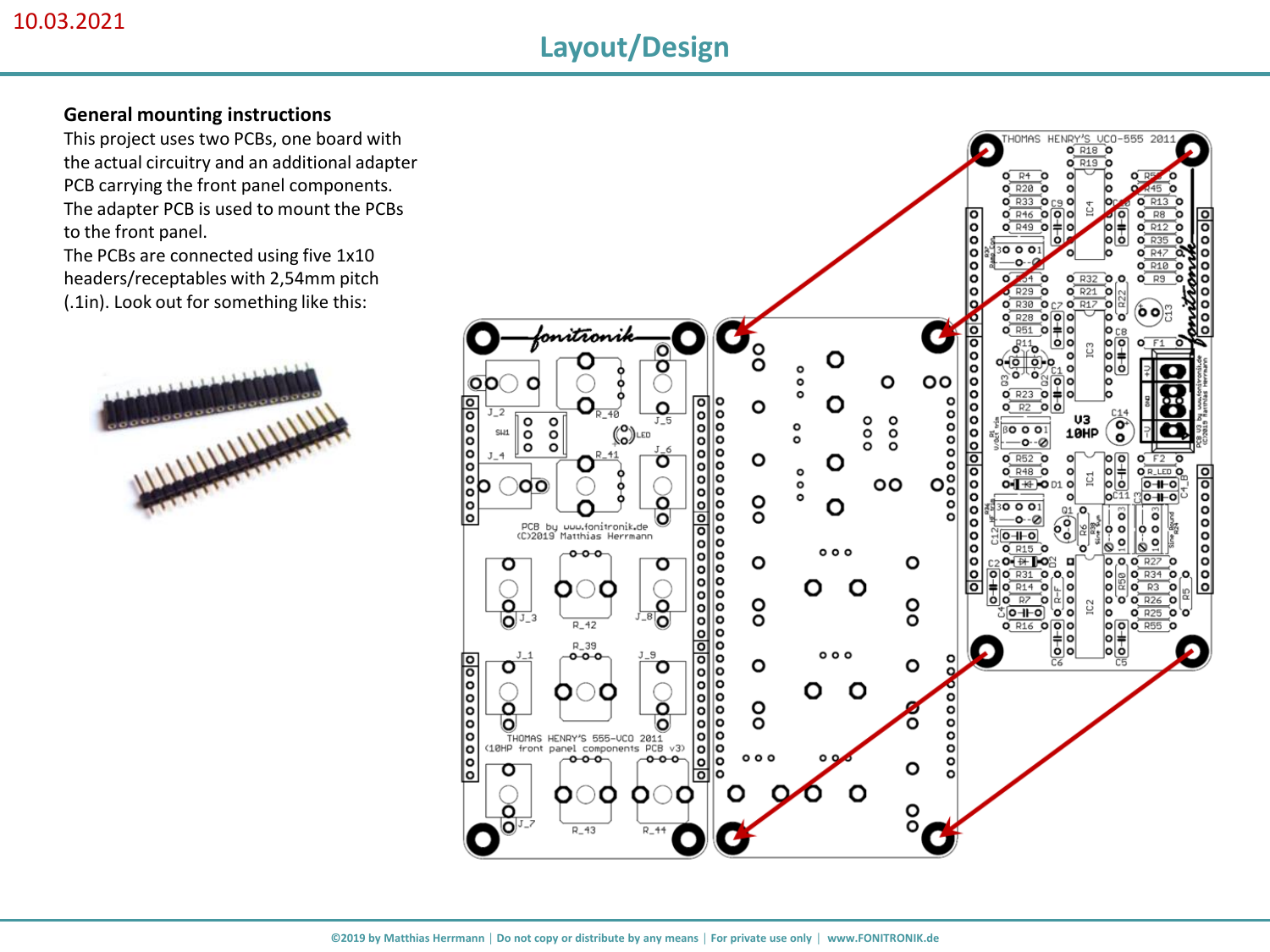## **Overlay for Reference & Manual Wiring Guide**



Please, also refer to the original schematic published by Thomas Henry.

To activate the LFO mode you need a DPDT switch connecting X1 pin4 via a bi-color LED to GND and X1-pin6 to GND.

Original documentation (schematics & original BOM): <http://electro-music.com/forum/viewtopic.php?t=54623>